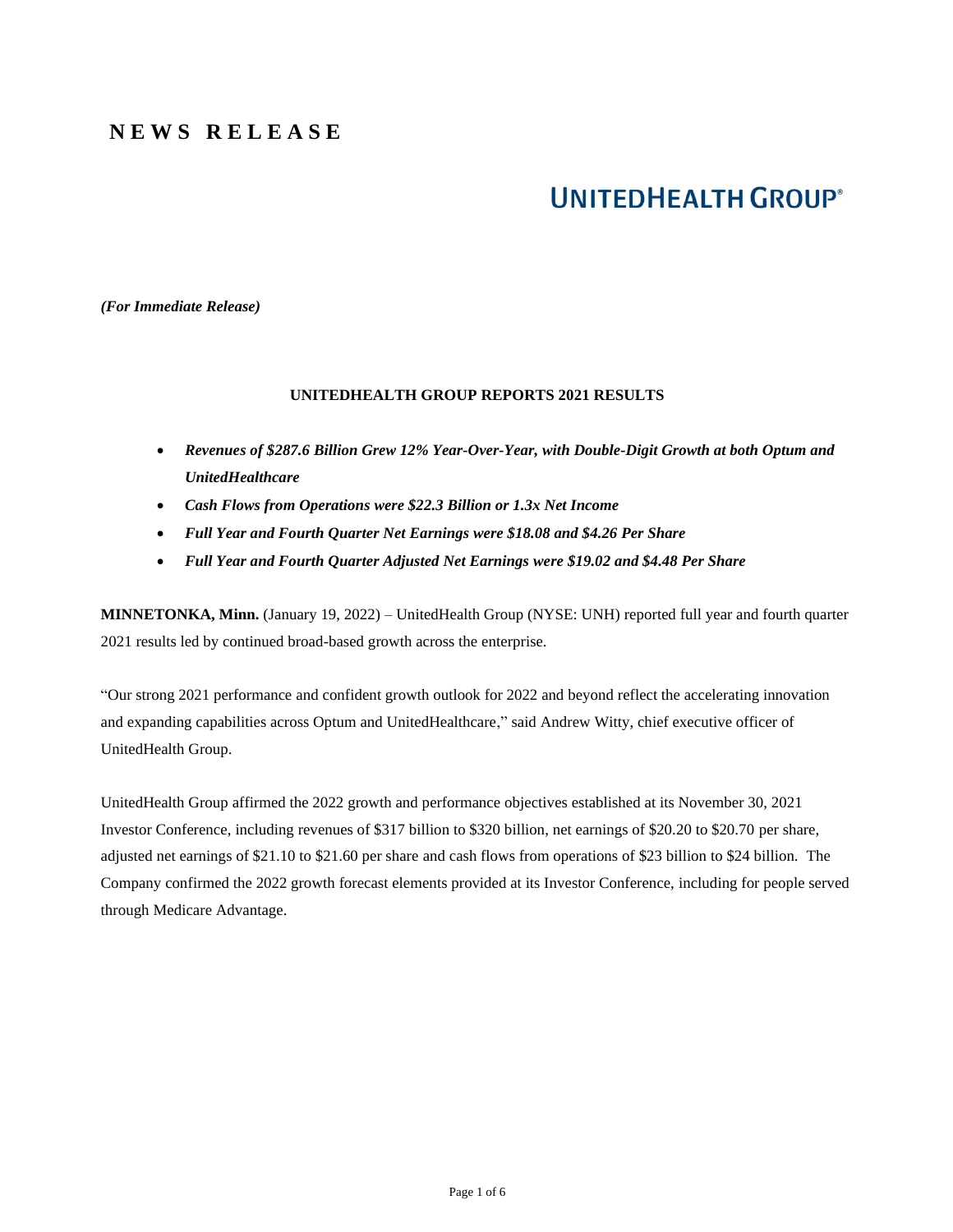# **UNITEDHEALTH GROUP®**

|                             | <b>Quarterly and Annual Financial Performance</b> |                      |                       |                      |                      |  |
|-----------------------------|---------------------------------------------------|----------------------|-----------------------|----------------------|----------------------|--|
|                             | <b>Three Months Ended</b>                         |                      |                       | <b>Year Ended</b>    |                      |  |
|                             | December 31,<br>2021                              | December 31,<br>2020 | September 30,<br>2021 | December 31,<br>2021 | December 31,<br>2020 |  |
| Revenues                    | $$73.7$ billion                                   | $$65.5$ billion      | $$72.3$ billion       | \$287.6 billion      | $$257.1$ billion     |  |
| Earnings from<br>Operations | \$5.5 billion                                     | \$3.5 billion        | \$5.7 billion         | \$24.0 billion       | \$22.4 billion       |  |
| Net Margin                  | 5.5%                                              | 3.4%                 | 5.6%                  | 6.0%                 | $6.0\%$              |  |

- UnitedHealth Group's full year 2021 revenues grew \$30.5 billion or 11.8% to \$287.6 billion year-over-year, with broad-based growth across the Optum and UnitedHealthcare businesses.
- Full year 2021 earnings from operations were \$24.0 billion, with the Optum businesses comprising over half of the total. Full year adjusted net earnings grew 13% to \$19.02 per share.
- The full year 2021 medical care ratio of 82.6% compared to 79.1% in the previous year, with the increase due to higher COVID-19 costs and the repeal of the health insurance tax. The fourth quarter 2021 medical care ratio was 83.7%. Favorable medical reserve development was \$440 million in the quarter compared to \$850 million last year. Days claims payable of 46.8 days compared to 47.8 days at year end 2020 and 50.4 days in the third quarter 2021. The sequential difference reflects timing factors which will normalize in the first quarter 2022.
- The full year 2021 operating cost ratio of 14.8% decreased from 16.2% in 2020 due to the repeal of the health insurance tax, COVID-19 effects and continued productivity advances, offset by business mix and continued investments for future growth.
- Growth in investment and other income reflects the impact of the Company's continued collaborative growth and innovation efforts with Optum Ventures.
- Cash flows from operations for the full year 2021 were \$22.3 billion or 1.3x times net income. In 2021 the Company returned \$5.3 billion to shareholders via dividends, an increase of 15% from a year ago, and repurchased 12.8 million shares for \$5.0 billion. Return on equity of 25.2% in 2021 reflected strong overall performance and the efficient capital structure of the enterprise.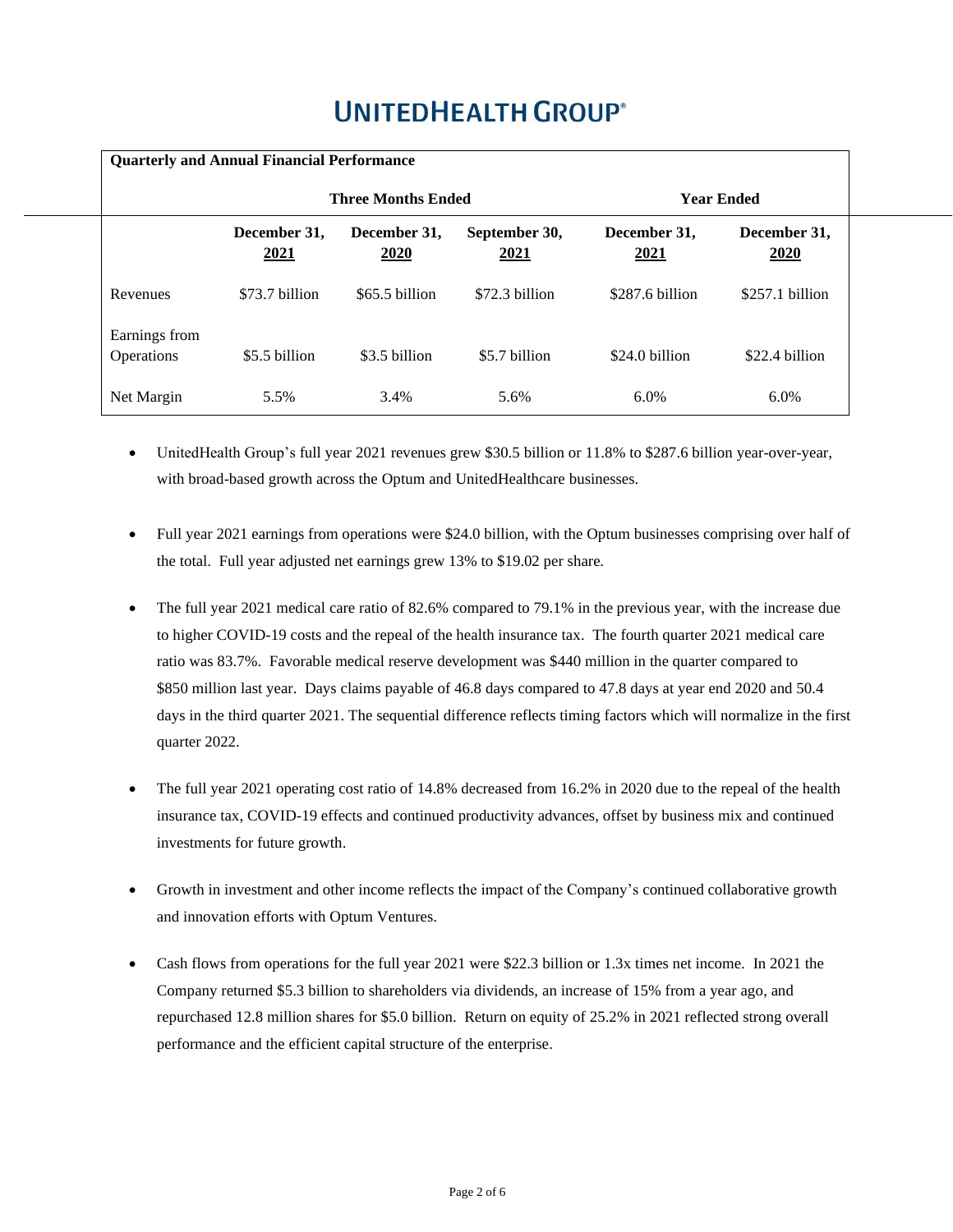# **J** UnitedHealthcare®

UnitedHealthcare provides health care benefits globally, serving individuals and employers, and Medicare and Medicaid beneficiaries. UnitedHealthcare is dedicated to improving the value customers and consumers receive by improving health and wellness, enhancing the quality of care received, simplifying the health care experience and reducing the total cost of care.

|                                    | <b>Quarterly and Annual Financial Performance</b> |                      |                       |                      |                      |
|------------------------------------|---------------------------------------------------|----------------------|-----------------------|----------------------|----------------------|
|                                    | <b>Three Months Ended</b>                         |                      |                       | <b>Year Ended</b>    |                      |
|                                    | December 31,<br>2021                              | December 31,<br>2020 | September 30,<br>2021 | December 31,<br>2021 | December 31,<br>2020 |
| Revenues                           | \$56.4 billion                                    | $$50.3$ billion      | \$55.9 billion        | $$222.9$ billion     | \$200.9 billion      |
| Earnings from<br><b>Operations</b> | \$2.1 billion                                     | \$396 million        | \$2.7 billion         | \$12.0 billion       | \$12.4 billion       |
| Operating<br>Margin                | 3.8%                                              | $0.8\%$              | 4.7%                  | 5.4%                 | 6.2%                 |

- UnitedHealthcare full year revenues of \$222.9 billion grew \$22.0 billion or 11.0% year over year reflecting strong broad-based growth.
- Total people served by UnitedHealthcare grew by 2.2 million in 2021, led by continued strong growth in Medicare Advantage and Dual Special Needs Plans and expansion in the broader Medicaid market. Including Dual Special Needs Plans, Medicare Advantage membership grew to serve more than 900,000 additional people in 2021 with strong gains in both individual and group offerings. New regions served in Indiana, Kentucky and North Carolina contributed to broader Medicaid growth this past year and new Medicaid contracts were awarded in Minnesota, Nevada, Ohio and Tennessee with expansion in Missouri. Commercial benefits served 360,000 more consumers across its growing portfolio of innovative new products.
- Full year operating earnings were \$12.0 billion compared to \$12.4 billion last year, reflecting strong membership expansion and effective medical and operating cost management, offset by negative COVID-19 effects.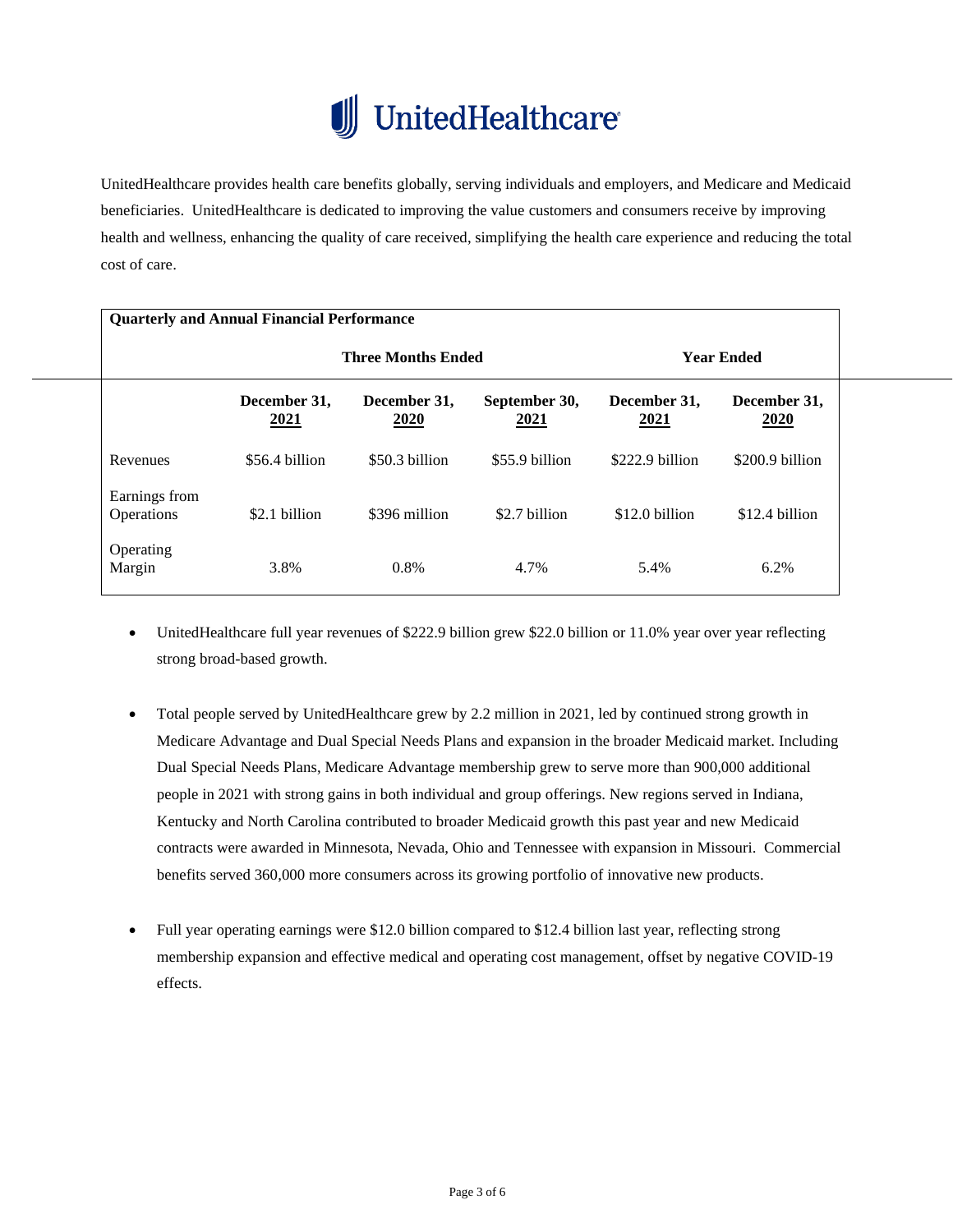

Optum's health services businesses serve the global health care marketplace, including payers, care providers, employers, governments, life sciences companies and consumers. Using market-leading information, data analytics, technology and clinical insights, Optum helps improve overall health system performance: optimizing care quality, reducing health care costs and improving the consumer experience.

|                                    | <b>Three Months Ended</b> |                      |                       | <b>Year Ended</b>    |                      |  |
|------------------------------------|---------------------------|----------------------|-----------------------|----------------------|----------------------|--|
|                                    | December 31,<br>2021      | December 31,<br>2020 | September 30,<br>2021 | December 31,<br>2021 | December 31,<br>2020 |  |
| Revenues                           | \$41.1 billion            | \$35.9 billion       | \$39.8 billion        | $$155.6$ billion     | \$136.3 billion      |  |
| Earnings from<br><b>Operations</b> | \$3.4 billion             | \$3.1 billion        | \$3.1 billion         | $$12.0\,$ billion    | \$10.0 billion       |  |
| Operating<br>Margin                | 8.3%                      | 8.7%                 | 7.7%                  | 7.7%                 | 7.4%                 |  |

- Optum full year revenues of \$155.6 billion grew \$19.3 billion or 14.1% year-over-year, while full year operating earnings of \$12.0 billion increased \$1.9 billion or 19.4% compared to the previous year.
- Optum Health served 100 million people at year end 2021, compared to 98 million a year ago. Revenue per consumer served for the full year increased 33% driven by further expansion of people served in value-based care arrangements and the continued build-out of care delivery capabilities, including in-home physical and digital offerings complementing its growing clinic-based and outpatient services.
- Optum Insight's revenue backlog increased by \$2.2 billion in 2021 to \$22.4 billion, driven by growth in comprehensive managed services. Significant new health system partnerships in 2021 and the breadth of services offered by Optum Insight continued to advance in areas such as payment integrity, digital modernization and care coordination.
- Optum Rx continued to advance the scope of its pharmacy care services offerings during 2021, with further expansion in community-based behavioral pharmacies and across e-commerce, infusion and specialty pharmacy services. Optum Rx fulfilled 1.37 billion adjusted scripts in 2021, growth of 58 million or 4.4% over the prior year, through new and existing client relationships.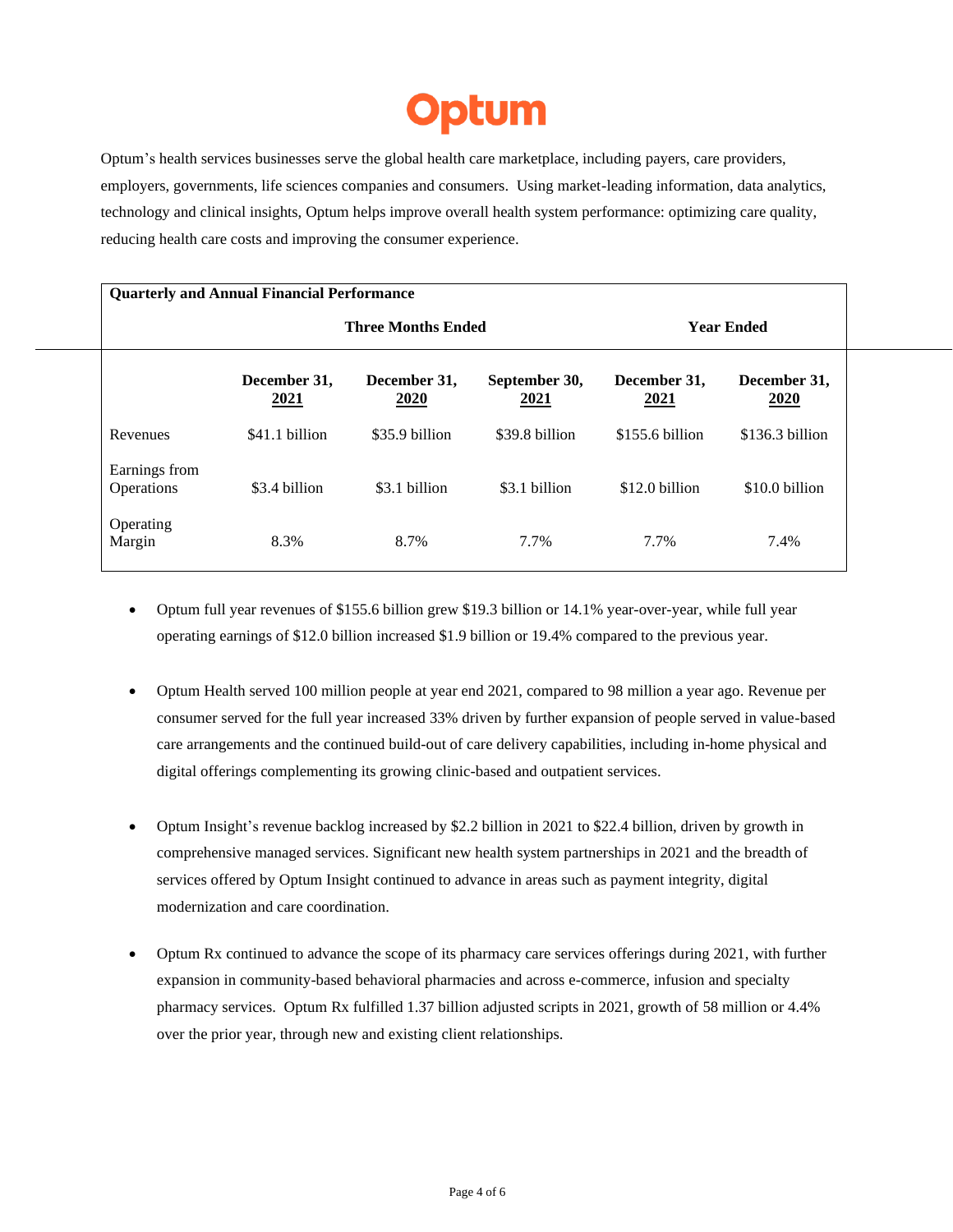#### **About UnitedHealth Group**

UnitedHealth Group (NYSE: UNH) is a health care and well-being company with a mission to help people live healthier lives and help make the health system work better for everyone through two distinct and complementary businesses. Optum delivers care aided by technology and data, empowering people, partners and providers with the guidance and tools they need to achieve better health. UnitedHealthcare offers a full range of health benefits, enabling affordable coverage, simplifying the health care experience and delivering access to high-quality care. Visit UnitedHealth Group at [www.unitedhealthgroup.com](http://www.unitedhealthgroup.com/) and follow [@UnitedHealthGrp](https://twitter.com/UnitedHealthGrp) on Twitter.

#### **Earnings Conference Call**

As previously announced, UnitedHealth Group will discuss the company's results, strategy and future outlook on a conference call with investors at 8:45 a.m. Eastern Time today. UnitedHealth Group will host a live webcast of this conference call from the Investor Relations page of the company's website [\(www.unitedhealthgroup.com\)](http://www.unitedhealthgroup.com/). Following the call, a webcast replay will be available on the same site through February 2, 2022. The conference call replay can also be accessed by dialing 1-888-203-1112, Conference Code: 2633828. This earnings release and the Form 8-K dated January 19, 2022, can also be accessed from the Investor Relations page of the Company's website.

### **Non-GAAP Financial Information**

This news release presents non-GAAP financial information provided as a complement to the results provided in accordance with accounting principles generally accepted in the United States of America ("GAAP"). A reconciliation of the non-GAAP financial information to the most directly comparable GAAP financial measure is provided in the accompanying tables found at the end of this release.

#### **Forward-Looking Statements**

The statements, estimates, projections, guidance or outlook contained in this document include "forward-looking" statements which are intended to take advantage of the "safe harbor" provisions of the federal securities law. The words "believe," "expect," "intend," "estimate," "anticipate," "forecast," "outlook," "plan," "project," "should" and similar expressions identify forward-looking statements. These statements may contain information about financial prospects, economic conditions and trends and involve risks and uncertainties. Actual results could differ materially from those that management expects, depending on the outcome of certain factors including: risks associated with public health crises, large-scale medical emergencies and pandemics, such as the COVID-19 pandemic; our ability to effectively estimate, price for and manage medical costs; new or changes in existing health care laws or regulations, or their enforcement or application; the DOJ's legal action relating to the risk adjustment submission matter; our ability to maintain and achieve improvement in quality scores impacting revenue; reductions in revenue or delays to cash flows received under government programs; changes in Medicare, the CMS star ratings program or the application of risk adjustment data validation audits; failure to maintain effective and efficient information systems or if our technology products do not operate as intended; cyberattacks, other privacy/data security incidents, or our failure to comply with related regulations;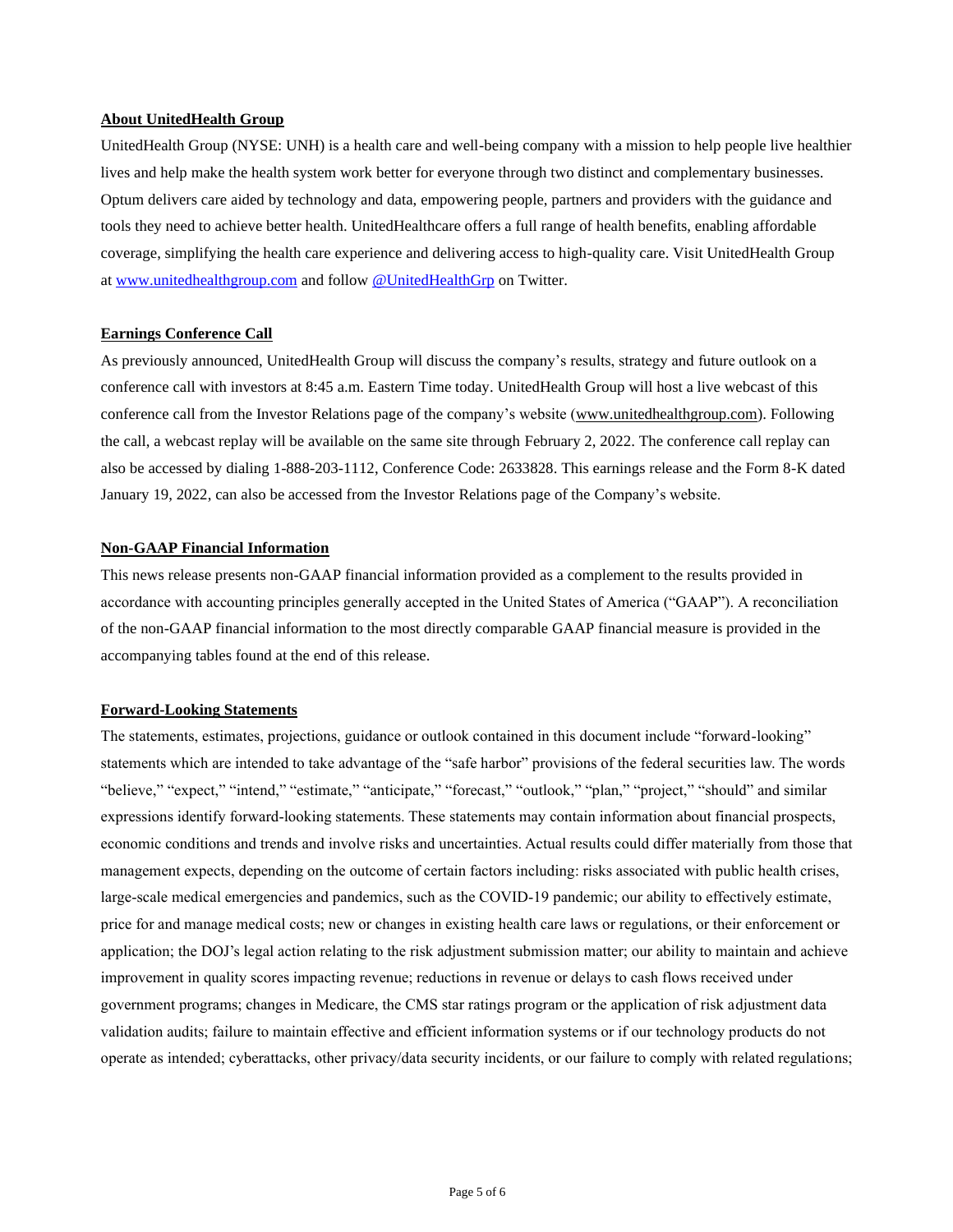risks and uncertainties associated with the pharmacy benefits management and pharmacy services industries; competitive pressures, including our ability to develop and deliver innovative products to health care payers and expand access to virtual care; changes in or challenges to our public sector contract awards; our ability to contract on competitive terms with health care payers, physicians, hospitals and other service providers; failure to attract, develop, retain, and manage the succession of key employees and executives; the impact of potential changes in tax laws and regulations (including any increase in the U.S. income tax rate applicable to corporations); failure to achieve targeted operating cost productivity improvements; increases in costs and other liabilities associated with litigation, government investigations, audits or reviews; failure to manage successfully our strategic alliances or complete or receive anticipated benefits of strategic transactions; fluctuations in foreign currency exchange rates; downgrades in our credit ratings; our investment portfolio performance; impairment of our goodwill and intangible assets; and our ability to obtain sufficient funds from our regulated subsidiaries or from external financings to fund our obligations, maintain our debt to total capital ratio at targeted levels, maintain our quarterly dividend payment cycle, or continue repurchasing shares of our common stock. This above list is not exhaustive. We discuss these matters, and certain risks that may affect our business operations, financial condition and results of operations more fully in our filings with the SEC, including our reports on Forms 10-K, 10-Q and 8-K. By their nature, forward-looking statements are not guarantees of future performance or results and are subject to risks, uncertainties and assumptions that are difficult to predict or quantify. Actual results may vary materially from expectations expressed or implied in this document or any of our prior communications. You should not place undue reliance on forward-looking statements, which speak only as of the date they are made. We do not undertake to update or revise any forward-looking statements, except as required by law.

# # #

**Investors:** Brett Manderfeld Senior Vice President 952-936-7216 [brett\\_manderfeld@uhg.com](mailto:brett_manderfeld@uhg.com) **Media:** Matt Stearns

Senior Vice President 202-276-0085 [matt.stearns@uhg.com](mailto:matt.stearns@uhg.com)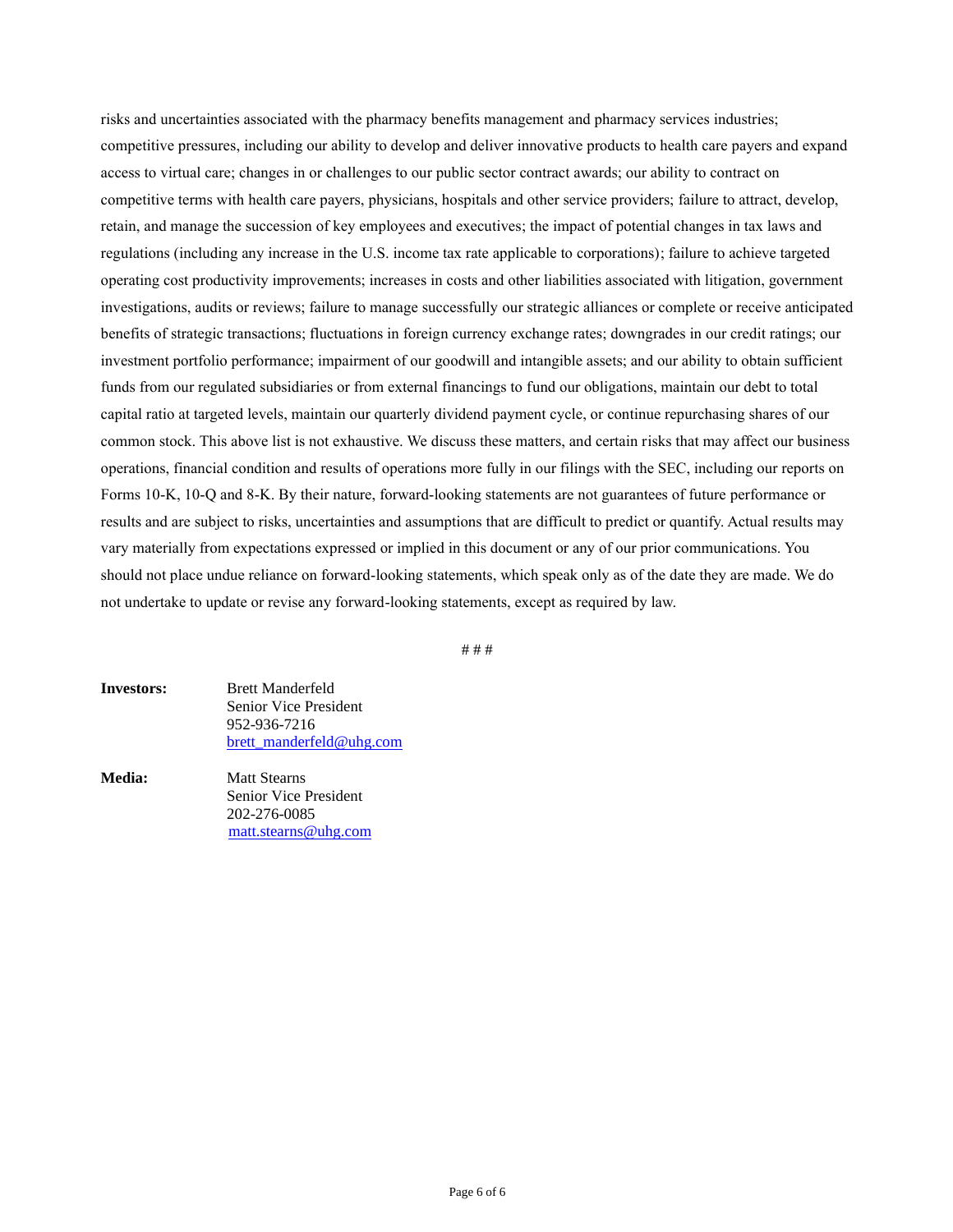# **UNITEDHEALTH GROUP Earnings Release Schedules and Supplementary Information Year Ended December 31, 2021**

- Condensed Consolidated Statements of Operations
- Condensed Consolidated Balance Sheets
- Condensed Consolidated Statements of Cash Flows
- Supplemental Financial Information Businesses
- Supplemental Financial Information Business Metrics
- Reconciliation of Non-GAAP Financial Measure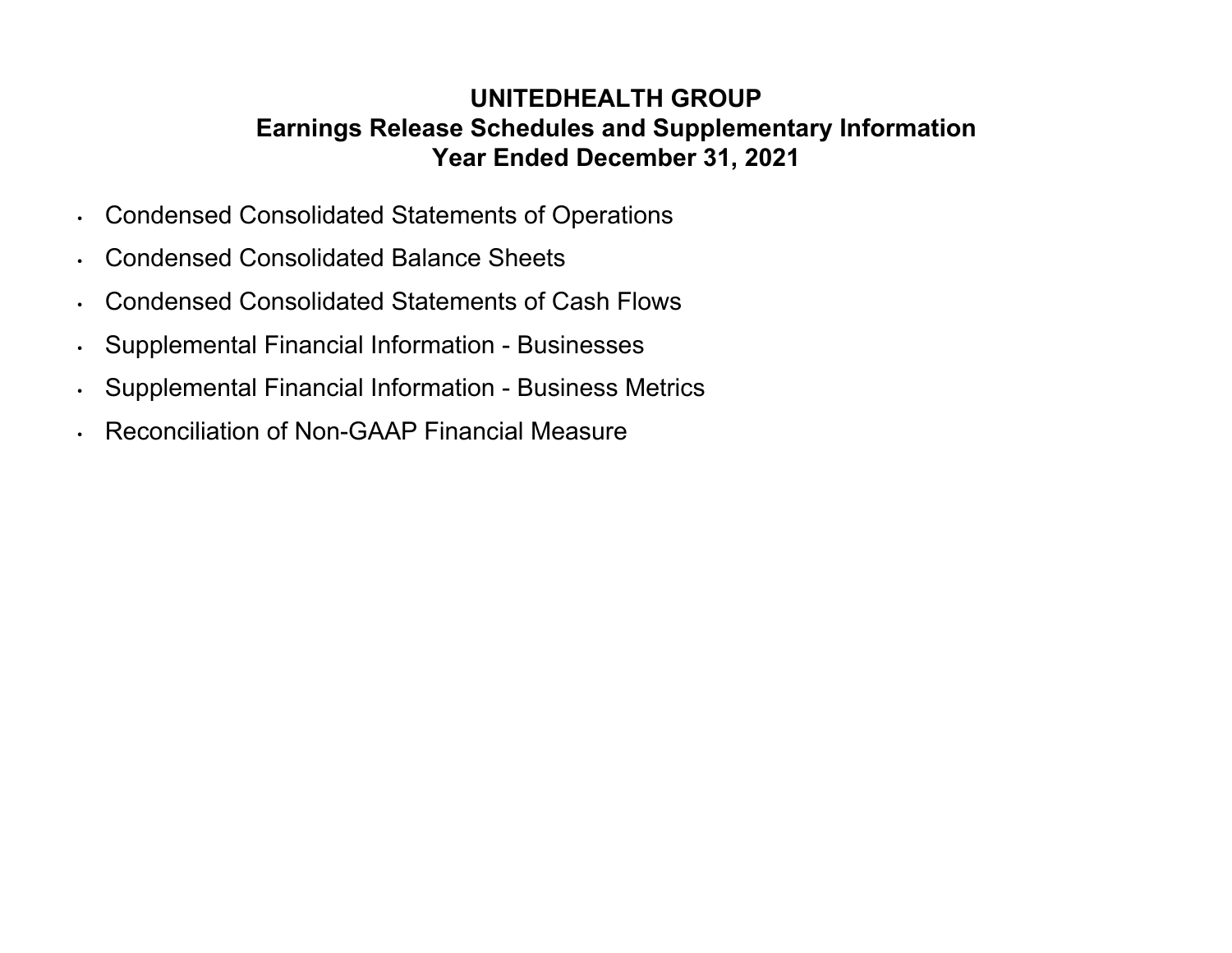# **UNITEDHEALTH GROUP CONDENSED CONSOLIDATED STATEMENTS OF OPERATIONS**

(in millions, except per share data)

(unaudited)

|                                                                                        | <b>Three Months Ended</b><br>December 31. |          | <b>Year Ended</b><br>December 31. |           |
|----------------------------------------------------------------------------------------|-------------------------------------------|----------|-----------------------------------|-----------|
|                                                                                        | 2021                                      | 2020     | 2021                              | 2020      |
| <b>Revenues</b>                                                                        |                                           |          |                                   |           |
| Premiums                                                                               | \$57,547                                  | \$50,581 | \$226,233                         | \$201,478 |
| Products.                                                                              | 8,961                                     | 8,690    | 34,437                            | 34,145    |
| Services                                                                               | 6,422                                     | 5,751    | 24,603                            | 20,016    |
|                                                                                        | 813                                       | 445      | 2,324                             | 1,502     |
| Total revenues                                                                         | 73,743                                    | 65,467   | 287,597                           | 257,141   |
| <b>Operating costs</b>                                                                 |                                           |          |                                   |           |
| Medical costs.                                                                         | 48,159                                    | 42,082   | 186,911                           | 159,396   |
|                                                                                        | 11,272                                    | 11,514   | 42,579                            | 41,704    |
|                                                                                        | 8,000                                     | 7,622    | 31,034                            | 30,745    |
|                                                                                        | 771                                       | 732      | 3,103                             | 2,891     |
|                                                                                        | 68,202                                    | 61,950   | 263,627                           | 234,736   |
|                                                                                        | 5,541                                     | 3,517    | 23,970                            | 22,405    |
| Interest expense                                                                       | (431)                                     | (401)    | (1,660)                           | (1,663)   |
|                                                                                        | 5,110                                     | 3,116    | 22,310                            | 20,742    |
|                                                                                        | (919)                                     | (764)    | (4,578)                           | (4, 973)  |
|                                                                                        | 4,191                                     | 2,352    | 17,732                            | 15,769    |
|                                                                                        | (120)                                     | (140)    | (447)                             | (366)     |
|                                                                                        | \$4,071                                   | \$2,212  | \$17,285                          | \$15,403  |
| Diluted earnings per share attributable to UnitedHealth Group common shareholders      | \$4.26                                    | \$2.30   | \$18.08                           | \$16.03   |
| Adjusted earnings per share attributable to UnitedHealth Group common shareholders (a) | \$4.48                                    | \$2.52   | \$19.02                           | \$16.88   |
|                                                                                        | 955                                       | 961      | 956                               | 961       |

(a) See page 6 for a reconciliation of the non-GAAP measure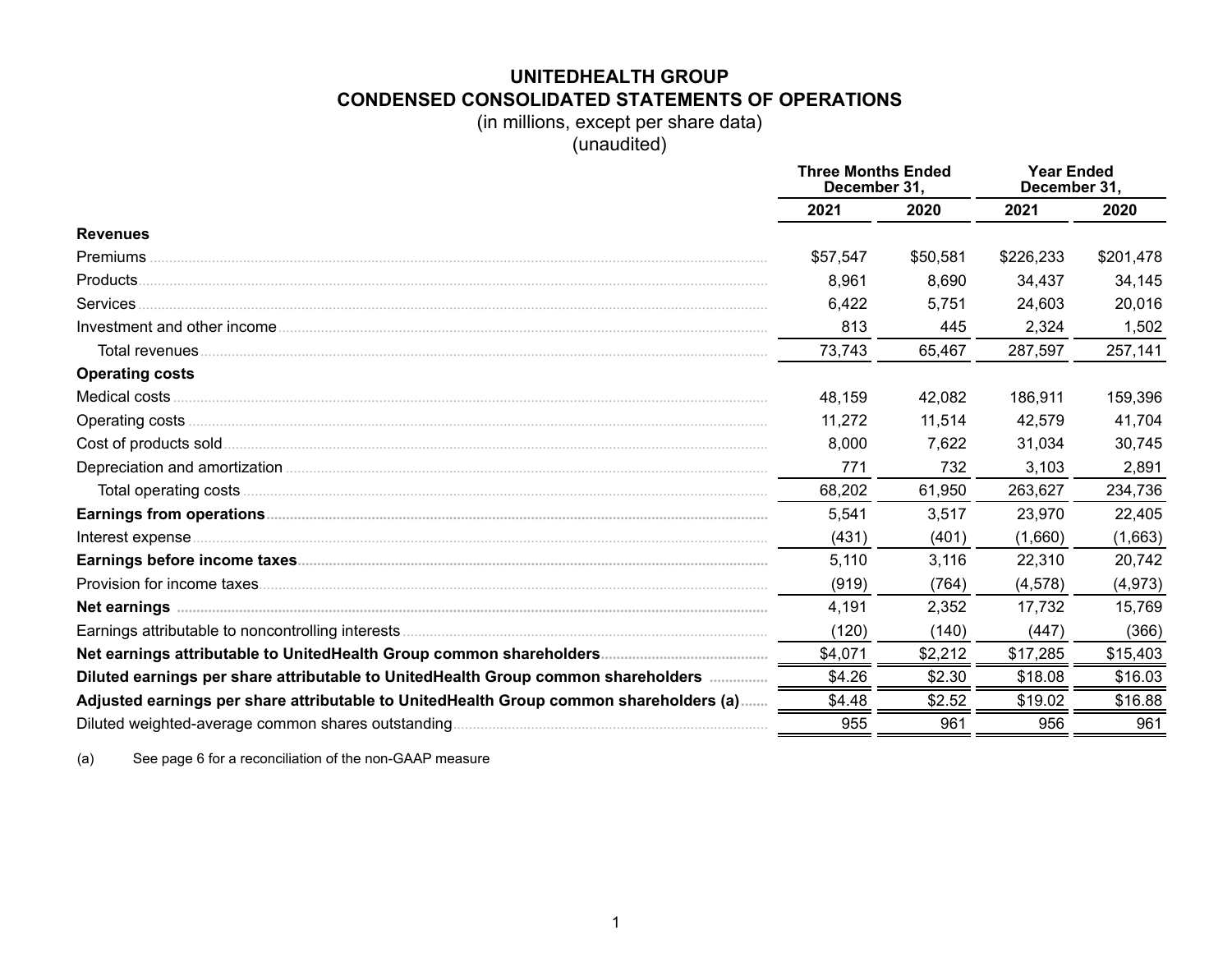# **UNITEDHEALTH GROUP CONDENSED CONSOLIDATED BALANCE SHEETS** (in millions) (unaudited)

|                                                                                                                                                                                                                                    | 2021      | December 31, December 31,<br>2020 |
|------------------------------------------------------------------------------------------------------------------------------------------------------------------------------------------------------------------------------------|-----------|-----------------------------------|
| <b>Assets</b>                                                                                                                                                                                                                      |           |                                   |
| Cash and short-term investments                                                                                                                                                                                                    | \$23,907  | \$19,781                          |
|                                                                                                                                                                                                                                    | 14,216    | 12,870                            |
|                                                                                                                                                                                                                                    | 23,635    | 21,067                            |
|                                                                                                                                                                                                                                    | 61,758    | 53,718                            |
|                                                                                                                                                                                                                                    | 43,114    | 41,242                            |
|                                                                                                                                                                                                                                    | 107,334   | 102,329                           |
| Total assets                                                                                                                                                                                                                       | \$212,206 | \$197,289                         |
| Liabilities, redeemable noncontrolling interests and equity                                                                                                                                                                        |           |                                   |
| Medical costs payable.                                                                                                                                                                                                             | \$24,483  | \$21,872                          |
|                                                                                                                                                                                                                                    | 3,620     | 4,819                             |
| Other current liabilities                                                                                                                                                                                                          | 50,189    | 45,729                            |
|                                                                                                                                                                                                                                    | 78,292    | 72,420                            |
|                                                                                                                                                                                                                                    | 42,383    | 38,648                            |
| Other long-term liabilities <b>contract to the contract of the liabilities</b> and the contract of the contract of the contract of the contract of the contract of the contract of the contract of the contract of the contract of | 15,052    | 15,682                            |
|                                                                                                                                                                                                                                    | 1,434     | 2,211                             |
| Equity.                                                                                                                                                                                                                            | 75,045    | 68,328                            |
|                                                                                                                                                                                                                                    | \$212,206 | \$197,289                         |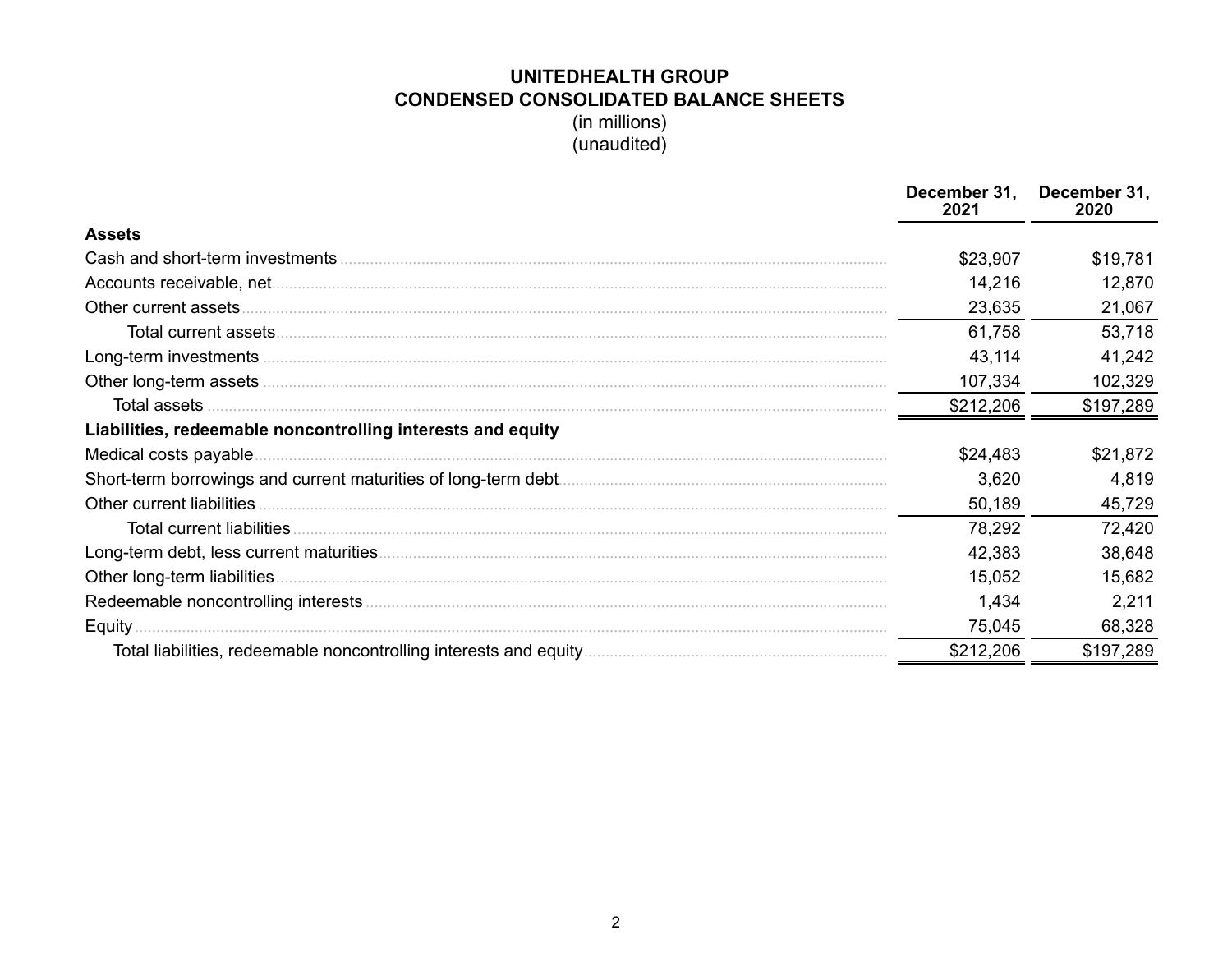### **UNITEDHEALTH GROUP CONDENSED CONSOLIDATED STATEMENTS OF CASH FLOWS** (in millions)

(unaudited)

|                             | <b>Year Ended</b><br>December 31, |           |
|-----------------------------|-----------------------------------|-----------|
|                             | 2021                              | 2020      |
| <b>Operating Activities</b> |                                   |           |
|                             | \$17,732                          | \$15,769  |
| Noncash items:              |                                   |           |
|                             | 3,103                             | 2,891     |
|                             | (814)                             | (60)      |
|                             | 800                               | 679       |
|                             | 1,522                             | 2,895     |
|                             | 22,343                            | 22,174    |
| <b>Investing Activities</b> |                                   |           |
|                             | (1,843)                           | (2,836)   |
|                             | (2, 454)                          | (2,051)   |
|                             | (4,821)                           | (7, 139)  |
|                             | (1,254)                           | (506)     |
|                             | (10, 372)                         | (12, 532) |
| <b>Financing Activities</b> |                                   |           |
|                             | (5,000)                           | (4,250)   |
|                             | (5,280)                           | (4, 584)  |
|                             | 2,481                             | 2,586     |
|                             | 344                               | 2,658     |
|                             | (7, 455)                          | (3,590)   |
|                             | (62)                              | (116)     |
|                             | 4,454                             | 5,936     |
|                             | 16,921                            | 10,985    |
|                             | \$21,375                          | \$16,921  |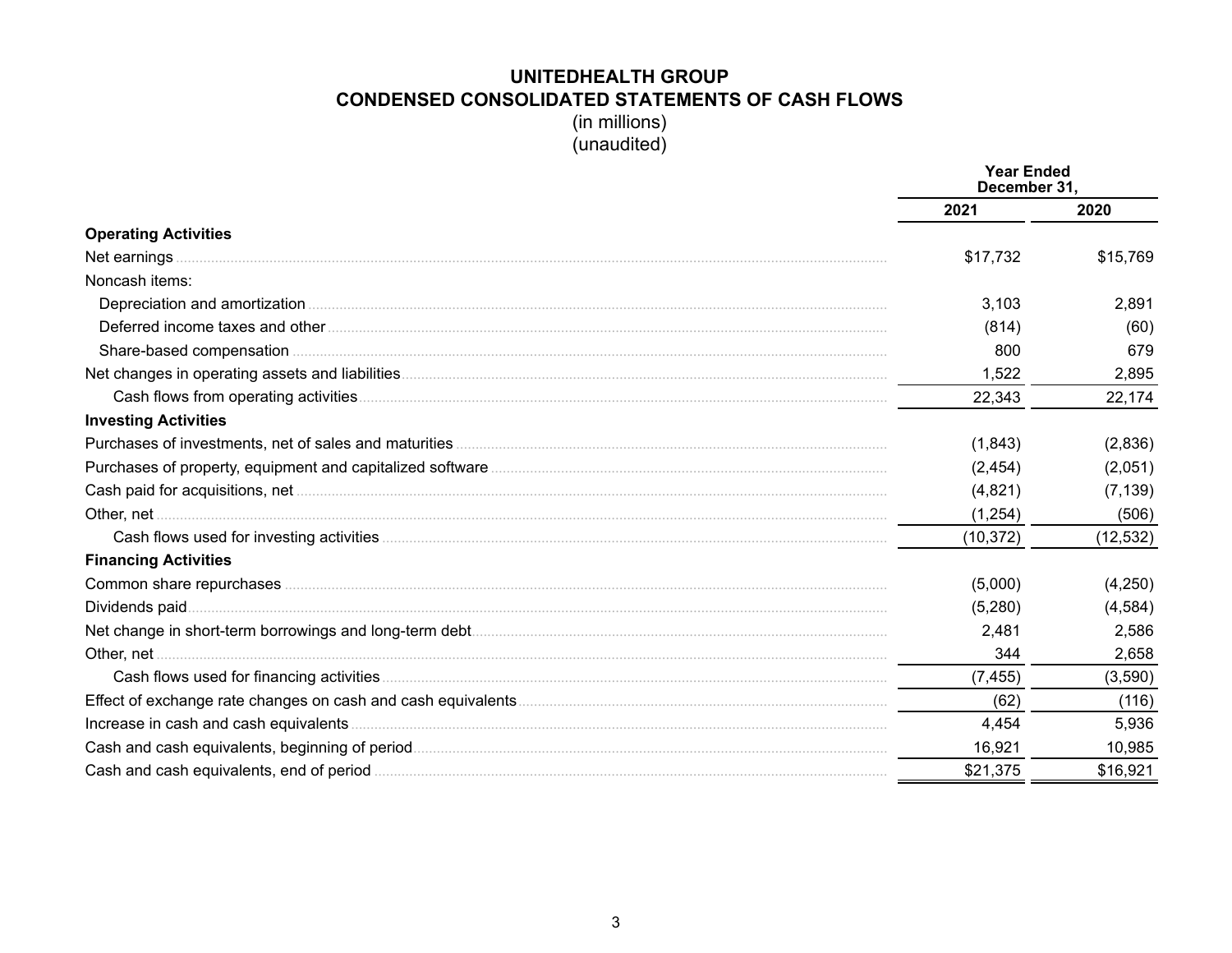### **UNITEDHEALTH GROUP SUPPLEMENTAL FINANCIAL INFORMATION - BUSINESSES**

(in millions, except percentages)

(unaudited)

|                                 |           | <b>Three Months Ended</b><br>December 31, |           | <b>Year Ended</b><br>December 31, |
|---------------------------------|-----------|-------------------------------------------|-----------|-----------------------------------|
|                                 | 2021      | 2020                                      | 2021      | 2020                              |
| <b>Revenues</b>                 |           |                                           |           |                                   |
|                                 | \$56,384  | \$50,327                                  | \$222,899 | \$200,875                         |
| Optum                           | 41,093    | 35,851                                    | 155,565   | 136,308                           |
|                                 | (23, 734) | (20, 711)                                 | (90, 867) | (80, 042)                         |
|                                 | \$73,743  | \$65,467                                  | \$287,597 | \$257,141                         |
| <b>Earnings from Operations</b> |           |                                           |           |                                   |
|                                 | \$2,121   | \$396                                     | \$11,975  | \$12,359                          |
|                                 | 3,420     | 3,121                                     | 11,995    | 10,046                            |
|                                 | \$5,541   | \$3,517                                   | \$23,970  | \$22,405                          |
| <b>Operating Margin</b>         |           |                                           |           |                                   |
|                                 | 3.8%      | $0.8\%$                                   | 5.4%      | 6.2%                              |
|                                 | 8.3%      | 8.7%                                      | 7.7%      | 7.4%                              |
|                                 | 7.5%      | 5.4%                                      | 8.3%      | 8.7%                              |
| <b>Revenues</b>                 |           |                                           |           |                                   |
|                                 | \$15,355  | \$14,548                                  | \$60,023  | \$55,872                          |
|                                 | 24,843    | 22,151                                    | 100,552   | 90,764                            |
|                                 | 14,133    | 11,691                                    | 53,979    | 46,487                            |
|                                 | 2,053     | 1,937                                     | 8,345     | 7,752                             |
|                                 | \$14,550  | \$10,978                                  | \$54,065  | \$39,808                          |
|                                 | 3,251     | 2,909                                     | 12,199    | 10,802                            |
|                                 | 23,849    | 22,489                                    | 91,314    | 87,498                            |
|                                 | (557)     | (525)                                     | (2,013)   | (1,800)                           |

(a) Earnings from operations for Optum for the three months and year ended December 31, 2021 included \$1,229 and \$4,462 for Optum Health; \$951 and \$3,398 for Optum Insight; and \$1,240 and \$4,135 for Optum Rx, respectively. Earnings from operations for Optum for the three months and year ended December 31, 2020 included \$1,046 and \$3,434 for Optum Health; \$843 and \$2,725 for Optum Insight; and \$1,232 and \$3,887 for Optum Rx, respectively.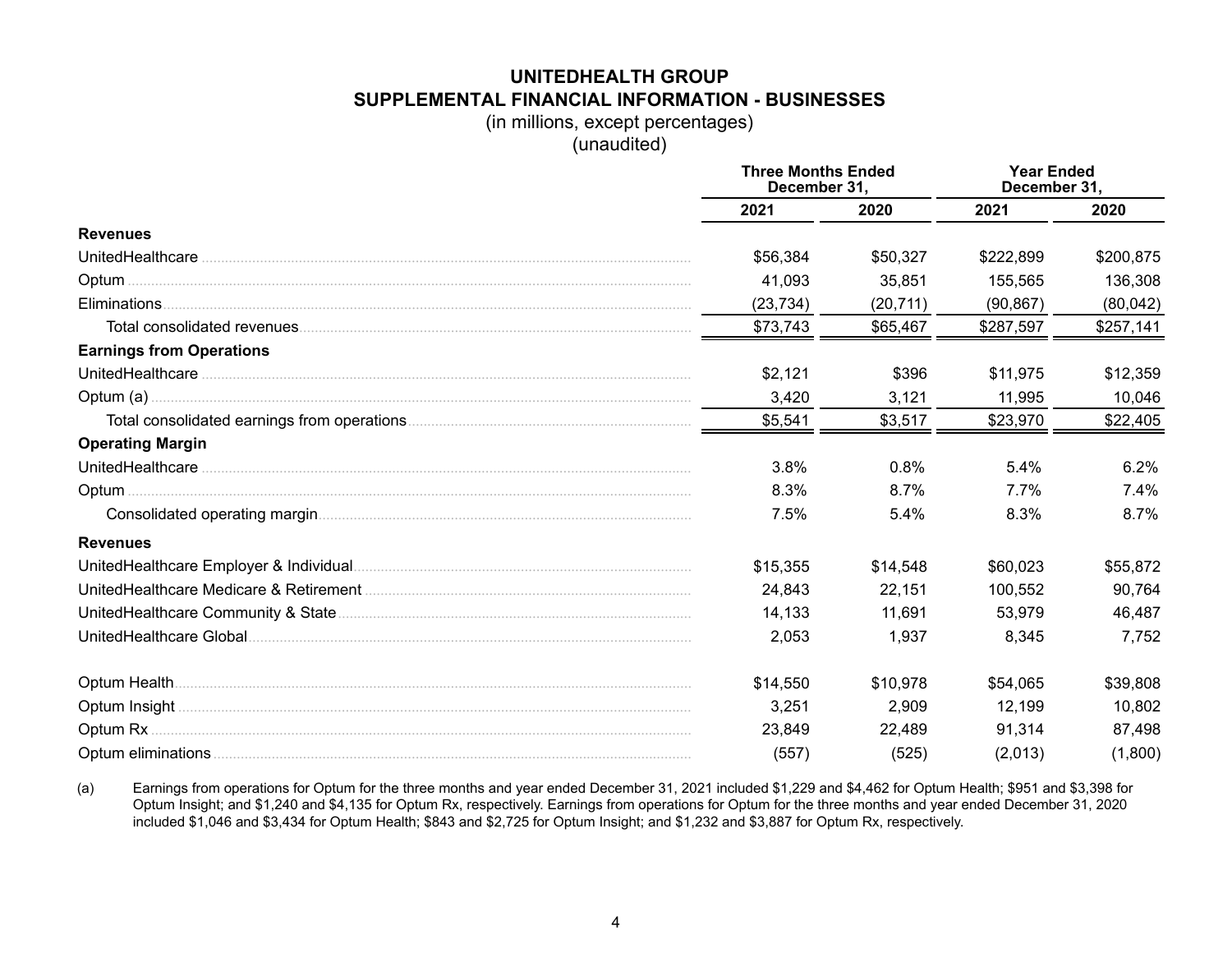## **UNITEDHEALTH GROUP SUPPLEMENTAL FINANCIAL INFORMATION - BUSINESS METRICS**

# **UNITEDHEALTHCARE CUSTOMER PROFILE**

(in thousands)

| <b>People Served</b>     |        | December 31, 2021 September 30, 2021 December 31, 2020 |        |
|--------------------------|--------|--------------------------------------------------------|--------|
| Commercial:              |        |                                                        |        |
| Risk-based               | 7.985  | 7.960                                                  | 7.910  |
| Fee-based                | 18,595 | 18,595                                                 | 18,310 |
| <b>Total Commercial.</b> | 26,580 | 26,555                                                 | 26,220 |
| Medicare Advantage       | 6,490  | 6,455                                                  | 5,710  |
| Medicaid                 | 7,655  | 7,510                                                  | 6,620  |
|                          | 4,395  | 4,405                                                  | 4,460  |
|                          | 18,540 | 18,370                                                 | 16,790 |
|                          | 45,120 | 44.925                                                 | 43,010 |
| Global                   | 5,510  | 5,490                                                  | 5,425  |
|                          | 50,630 | 50,415                                                 | 48,435 |
|                          |        |                                                        |        |
| <b>Supplemental Data</b> |        |                                                        |        |

| Medicare<br>1-alone<br>) stand-<br>. Dort<br>ail D | 700.<br>. | フつん | ، ۱д<br>. . |
|----------------------------------------------------|-----------|-----|-------------|
|----------------------------------------------------|-----------|-----|-------------|

# **OPTUM PERFORMANCE METRICS**

|                                                   | <b>December 31, 2021</b> | September 30, 2021 | December 31, 2020 |
|---------------------------------------------------|--------------------------|--------------------|-------------------|
|                                                   |                          | 99                 | 98                |
|                                                   | \$22.4                   | \$22.3             | \$20.2\$          |
| Optum Rx Quarterly Adjusted Scripts (in millions) | 353                      | 344                | 331               |

Note: UnitedHealth Group served 147 million unique individuals across all businesses at December 31, 2021.